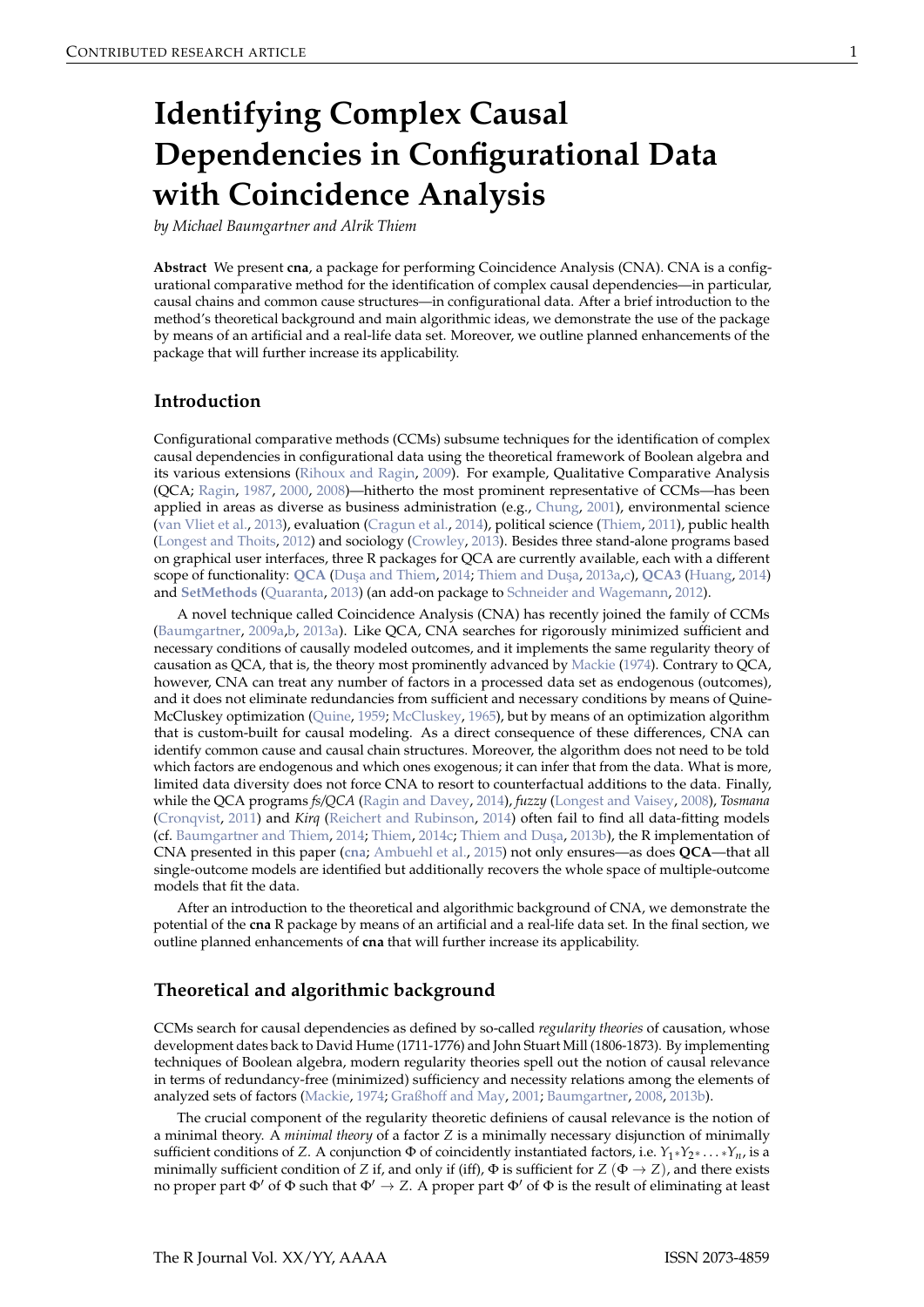<span id="page-1-0"></span>one conjunct from Φ. A disjunction Ψ of minimally sufficient conditions, i.e.  $\Phi_1 + \Phi_2 + ... + \Phi_n$ , is a minimally necessary condition of *Z* iff  $\Psi$  is necessary for  $Z(Z \to \Psi)$ , and there exists no proper part Ψ' of Ψ such that  $Z \to \Psi'$ . A proper part Ψ' of Ψ is the result of eliminating at least one disjunct from Ψ. Overall, a minimal theory of *Z* has the following biconditional form: Ψ ↔ *Z* (where Ψ is an expression in disjunctive normal form and *Z* is a single factor).

A minimal theory represents the causally interpretable dependencies of sufficiency and necessity among the factors contained in a data set *δ*. That is, causal relevance can be defined in terms of membership in a minimal theory, or more specifically: a factor *A* is causally relevant to a factor *B* in a data set  $\delta$  iff  $\delta$  entails a minimal theory  $\Psi \leftrightarrow B$  such that *A* is contained in  $\Psi$ .

CNA aims to infer minimal theories from *δ* by, first, identifying sufficient and necessary conditions in  $\delta$  and by, second, minimizing those conditions. To the latter end, CNA tests the redundancy of factors by eliminating them from sufficient and necessary conditions and checking whether the remaining conditions are still sufficient and necessary, respectively. More specifically, to determine whether a sufficient condition *Y*1∗*Y*2<sup>∗</sup> . . . <sup>∗</sup>*Y<sup>h</sup>* of a factor *Z* is minimally sufficient, CNA systematically eliminates conjuncts from *Y*1∗*Y*2<sup>∗</sup> . . . <sup>∗</sup>*Y<sup>h</sup>* . For each conjunction that results from such an elimination, say for  $Y_2*Y_3* \ldots *Y_h$ , CNA then parses the processed data  $\delta$  to check whether  $\delta$  contains  $Y_2*Y_3* \ldots *Y_h$ in combination with the negation of *Z*, i.e. *z*. If  $\delta$  does not contain such a configuration,  $Y_2*Y_3*\ldots*Y_h$ is itself sufficient for  $Z$ , which means that  $Y_1$  is redundant. CNA then proceeds to eliminate the next conjunct from *Y*2∗*Y*3<sup>∗</sup> . . . <sup>∗</sup>*Y<sup>h</sup>* and tests for further redundancies, until no more redundancies are found. By contrast, if  $\delta$  contains the configuration  $Y_2*Y_3*\ldots*Y_h$  in combination with  $z$ ,  $Y_1$  makes a difference to *Z* and is, thus, not redundant. Accordingly, CNA re-adds *Y*<sup>1</sup> to *Y*2∗*Y*3<sup>∗</sup> . . . <sup>∗</sup>*Y<sup>h</sup>* and proceeds to eliminate  $Y_2$ , and so forth.

Similarly, to determine whether a complex necessary condition  $\Phi_1 + \Phi_2 + \ldots + \Phi_h$  of a factor *Z* is minimally necessary, CNA systematically eliminates disjuncts from  $\Phi_1 + \Phi_2 + \ldots + \Phi_h$  and checks for every resulting disjunction, say for  $\Phi_2 + \Phi_3 + \ldots + \Phi_h$ , whether it is still necessary for *Z*, i.e. whether *δ* contains a configuration featuring *Z* without any of the disjuncts in  $\Phi_2 + \Phi_3 + \ldots + \Phi_h$ . If *δ* does not contain such a configuration,  $\Phi_2 + \Phi_3 + \ldots + \Phi_h$  is still necessary for *Z*, which means that the eliminated disjunct  $\Phi_1$  is redundant. Next,  $\Phi_2 + \Phi_3 + \ldots + \Phi_h$  is tested for further redundancies, until no more redundancies are found.

CNA does not presuppose that certain factors in  $\delta$  can be identified as endogenous prior to applying CNA. In principle, CNA is designed to recover and rigorously minimize all relationships of sufficiency and necessity among the factors in *δ*. In practice, however, it is often known from the outset which factors are exogenous and which endogenous. What is more, often enough theoretical knowledge is available to order the factors in  $\delta$  causally, where a *causal ordering* is a relation  $Y_i \prec Y_i$ entailing that  $Y_j$  cannot be a cause of  $Y_i$  (e.g., because  $Y_i$  is instantiated temporally before  $Y_j$ ). That is, an ordering excludes certain causal dependencies but does not stipulate any. Accordingly, in addition to a data set *δ*, CNA may be given a subset W of endogenous factors (i.e. possible effects) in *δ* and an ordering  $\prec$  over the factors in  $\delta$  as input. Minimally sufficient and necessary conditions are then calculated for the members of W in accordance with  $\prec$  only.

Recovered minimal theories of the elements of W are issued as so-called *atomic solution formulas*. If CNA finds an atomic solution formula  $\Psi_1 \leftrightarrow Z_i$  and an atomic solution formula  $\Psi_2 \leftrightarrow Z_i$  such that  $Z_i \neq Z_j$  and Ψ<sub>1</sub> and Ψ<sub>2</sub> have at least one factor in common or  $Z_i$  appears in Ψ<sub>2</sub> or  $Z_j$  appears in Ψ<sub>1</sub>, then CNA builds the *complex solution formula*  $(\Psi_1 \leftrightarrow Z_i) * (\Psi_2 \leftrightarrow Z_j)$ . Configurational data regularly underdetermine their own causal modeling, to the effect that multiple atomic and complex solution formulas fit the data equally well. In cases of such model ambiguities, CNA provides an overview over the whole model space by returning all data-fitting solution formulas.

As causally analyzed data tend to be noisy, that is, confounded by uncontrolled (unmeasured) causes of endogenous factors, it often happens that no configuration of factors is strictly sufficient or necessary for a given  $Z \in W$ . To still extract some (tentative) causal information from such data, [Ragin](#page-7-18) [\(2006\)](#page-7-18) has introduced so-called *consistency* and *coverage* measures (with values between 0 and 1). *Consistency* reproduces the degree to which the behavior of a given outcome obeys a corresponding sufficiency or necessity relationship (or a whole solution formula), whereas *coverage* reproduces the degree to which a sufficiency or necessity relationship (or a whole solution formula) accounts for the behavior of the corresponding outcome. If data cannot be causally modeled with maximal consistency and coverage scores, CNA invites its users to gradually lower consistency and coverage thresholds until solution formulas can be built.

The **cna** package by [Ambuehl et al.](#page-6-9) [\(2015\)](#page-6-9) implements the methodological protocol of CNA as sketched above. For more details on the background assumptions of CNA, its minimization algorithm, and its relation to other configurational methods such as QCA, we refer interested readers to [Baumgartner](#page-6-4) [\(2009a\)](#page-6-4).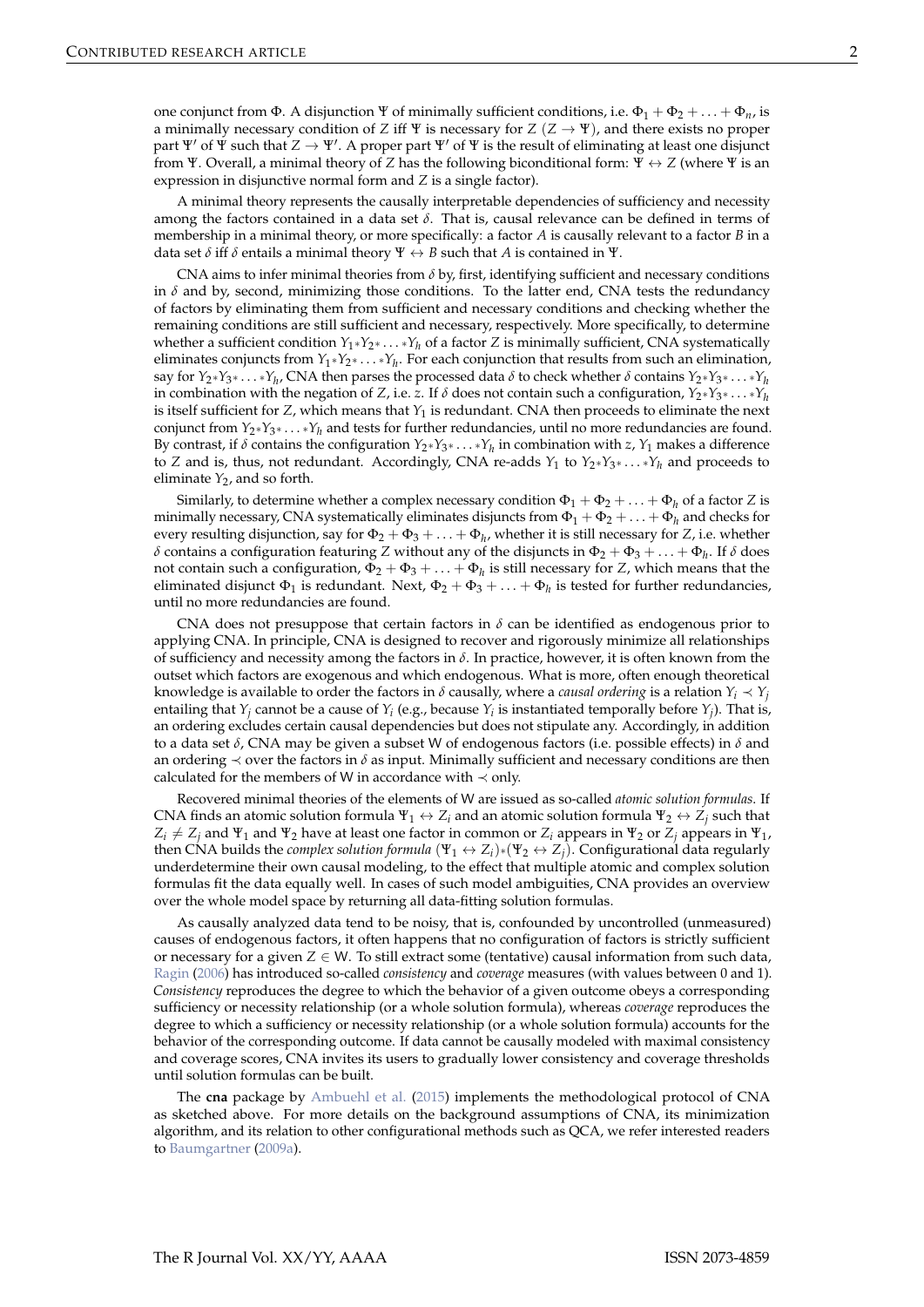## <span id="page-2-1"></span>**Examples**

#### **Hypothetical data**

<span id="page-2-0"></span>In the following, we illustrate the main steps in using the **cna** package. First, we employ a hypothetical data set from [Baumgartner](#page-6-4) [\(2009a\)](#page-6-4) to investigate the causal dependencies among five factors hypothesized to constitute a causal structure behind the overall level of education in western democratic countries. These five factors are "strong unions" (*U*; 1 = strong, 0 = not strong), "high level of disparity" (*D*; 1 = high, 0 = not high), "strong left parties" (*L*; 1 = strong, 0 = not strong), "high gross national product" (GNP; *G*; 1 = high, 0 = not high) and "high level of education" (*E*; 1 = high, 0 = not high). The data for eight countries are presented in Table [1.](#page-2-0)

| Case           | U | D | L | G | Е |
|----------------|---|---|---|---|---|
| 1              | 1 | 1 | 1 | 1 |   |
| $\overline{2}$ | 1 | 1 | 1 | 0 |   |
| 3              | 1 | 0 |   |   |   |
|                | 1 | 0 |   | 0 |   |
| 5              | 0 | 1 | 1 |   |   |
| 6              | 0 | 1 | 1 | 0 | 1 |
|                | 0 | 0 | 0 |   |   |
| 8              | N |   | 0 |   |   |

**Table 1:** Exemplary data to be analyzed by CNA.

The **cna** package comes with an integrated bundle of six data sets from various areas of the social sciences. That bundle also includes the data in Table [1](#page-2-0) as the data frame d.educate. Accordingly, the first step to causally model Table [1](#page-2-0) by means of CNA is to load the **cna** package along with the d.educate data.

> library(cna)

> data(d.educate)

The heart of the **cna** package is constituted by the cna() function. It is the function that identifies and minimizes dependencies of sufficiency and necessity in the data, which can be given to cna() either in terms of a Boolean data frame or of a truth table as produced by the truthTab() function. Essentially, truthTab() simply merges multiple rows of a data frame featuring the same configuration into one row, such that each row of the resulting truth table corresponds to one determinate configuration. The number of occurrences (cases) and an enumeration of the cases are saved as attributes 'n' and 'cases', respectively. As Table [1](#page-2-0) does not contain multiple rows with identical configurations, the application of truthTab() is uncalled for and we can directly pass d.educate on to cna(). Moreover, let us assume that we have no prior causal knowledge about the underlying causal structure, such that we cannot additionally supply a causal ordering. The following is the default output returned by cna().

```
> cna(d.educate)
--- Coincidence Analysis (CNA) ---
Factors: U, D, L, G, E
Minimally sufficient conditions:
--------------------------------
Outcome D:
 condition consistency coverage
L * u -> D 1.000 0.500
E*g*u \rightarrow D 1.000 0.250
Outcome E:
condition consistency coverage
   L \rightarrow E 1.000 0.857
   D \rightarrow E 1.000 0.571
   G -> E 1.000 0.571
   U -> E 1.000 0.571
```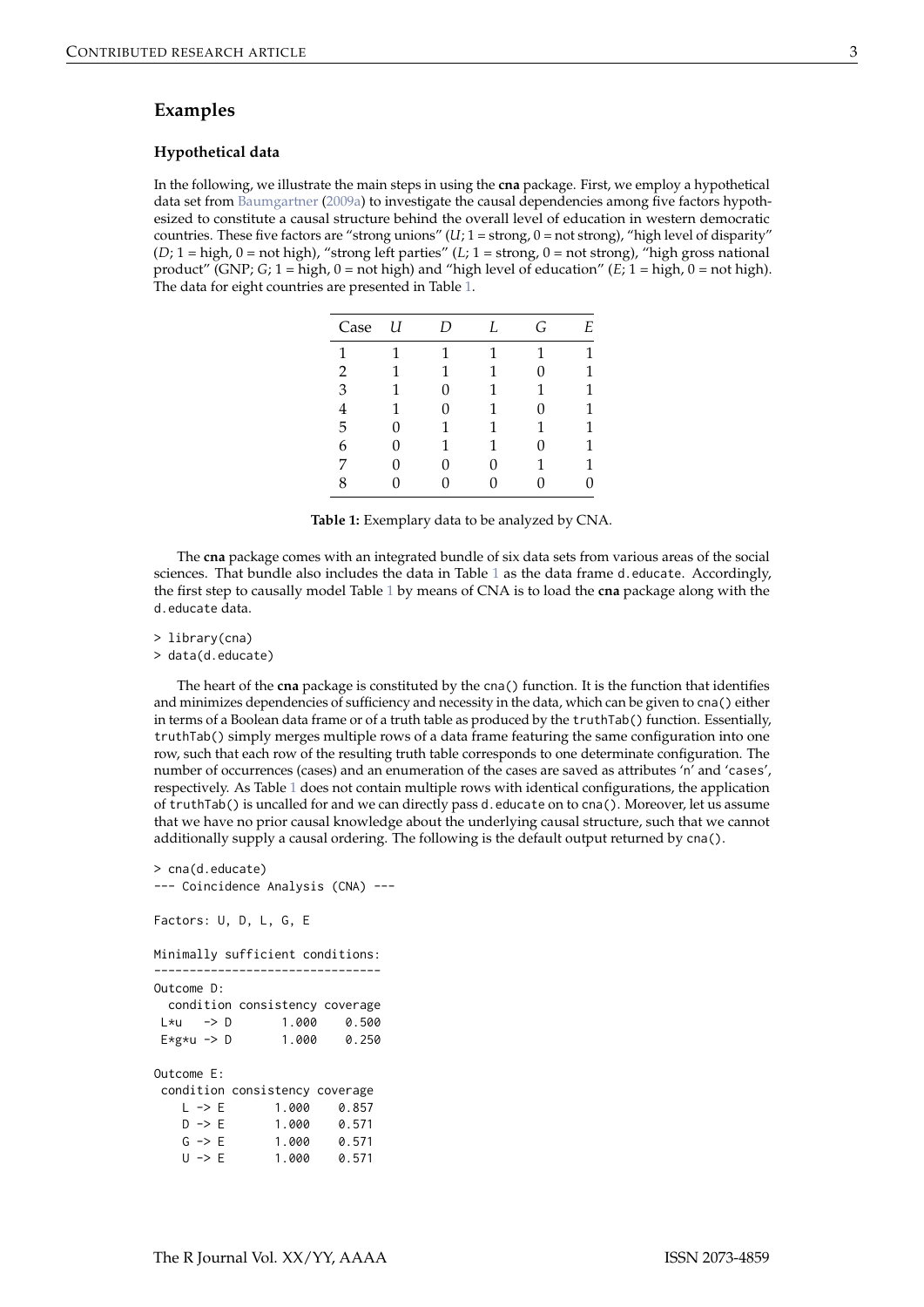```
Outcome G:
 condition consistency coverage
d*E*u \rightarrow G 1.000 0.250
E*1 -> G 1.000 0.250
Outcome L:
condition consistency coverage
 D -> L 1.000 0.667
 U \rightarrow L 1.000 0.667
 E \star g -> L 1.000 0.500
Outcome U:
 condition consistency coverage
d * L \rightarrow U 1.000 0.500<br>d * E * g \rightarrow U 1.000 0.250
d*E*g \rightarrow U 1.000 0.250
Atomic solution formulas:
-------------------------
Outcome E:
      condition consistency coverage
D + G + U \le  > E 1.000 1.000
G + I \leq -2 F 1.000 1.000
Outcome L:
  condition consistency coverage
D + U \le - 1.000 1.000
Complex solution formulas:
--------------------------
                          condition consistency coverage
 (D + G + U \le -> E) \times (D + U \le -> L) 1.000 1.000
     (G + L \leq S) * (D + U \leq S) 1.000 1.000
```
First, cna() lists all minimally sufficient conditions of all factors in d.educate, second, it reports the atomic solution formulas for the factors that can be modeled as endogenous factors, and third, it specifies the resulting complex solutions. All solution types come with corresponding consistency and coverage scores. In case of Table [1,](#page-2-0) these scores reach maximal values for both atomic and complex solution formulas. Thus, the d.educate data are as good as configurational data can possibly get.

The above results show that the causal structure generating Table [1](#page-2-0) features two endogenous factors, viz. "strong left parties" (*L*) and "high level of education" (*E*). Moreover, there is one atomic solution for *L* and there are two for *E*. Overall, cna() infers that the d.educate data can be modeled in terms of the two complex structures depicted in Figure [1.](#page-3-0) Graph [1a](#page-3-1) represents a common cause structure, in which "high level of disparity" (*D*) and "strong unions" (*U*) appear as direct common causes of *L* and *E*, whereas Graph [1b](#page-3-2) depicts a causal chain such that *D* and *U* are direct causes of *L*, which in turn is a direct cause of *E*. As the data in Table [1](#page-2-0) are optimal by all standards of configurational modeling, there is no way to determine which of these two structures is the true or correct one.

<span id="page-3-1"></span><span id="page-3-0"></span>

<span id="page-3-2"></span>**Figure 1:** Visualization of dependency structures in d.educate data.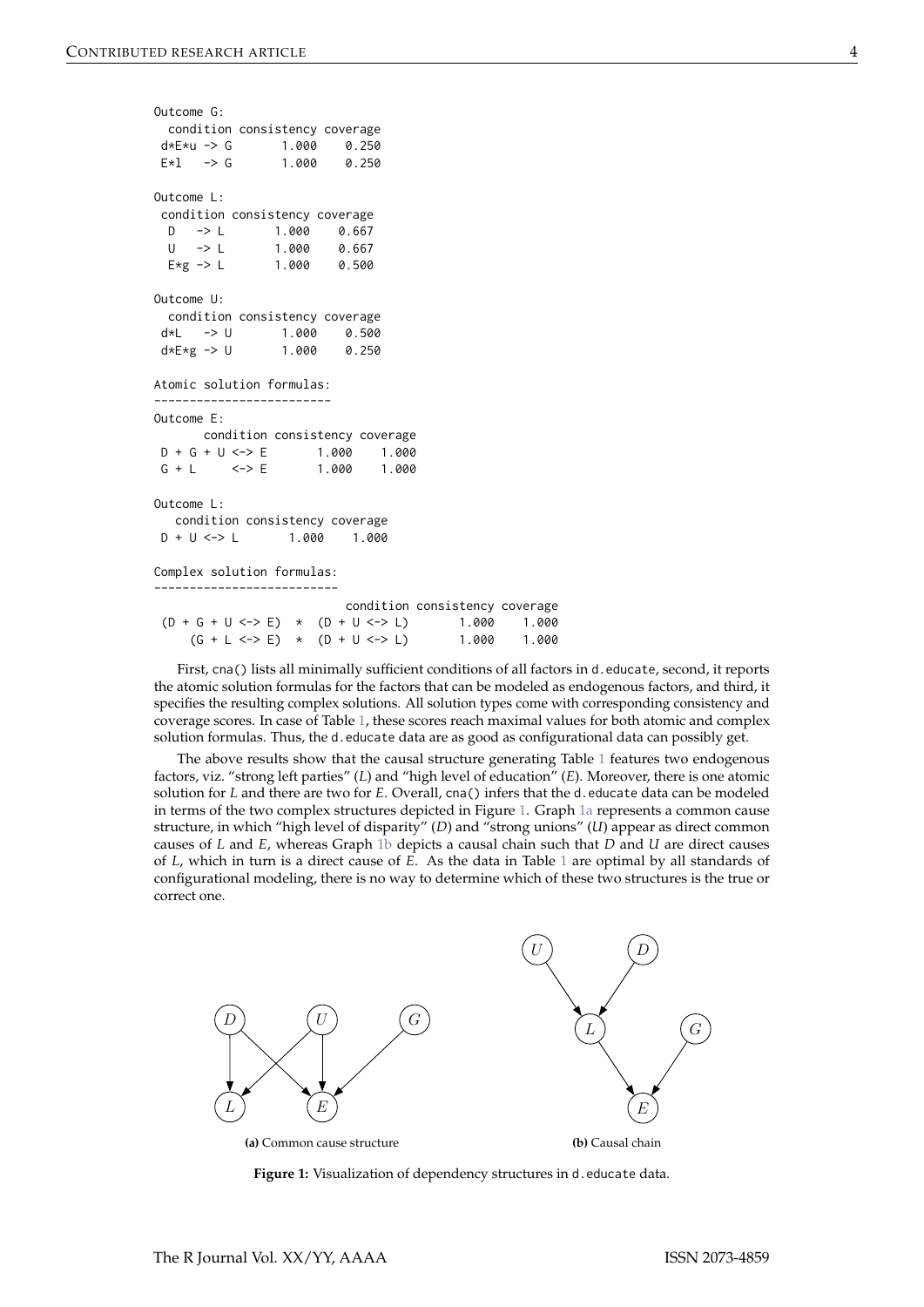#### <span id="page-4-0"></span>**Real-life data**

This subsection illustrates further functionalities of the **cna** package on the basis of a real-life data set. To this end, we choose the study by [Lam and Ostrom](#page-7-19) [\(2010\)](#page-7-19), who analyze the effects of an irrigation experiment in the course of development interventions on the Indrawati River watershed in the central hills of Nepal. Among other things, the authors investigate the causal relevance of five exogenous factors on "persistent improvement in water adequacy at the tail end in winter" (*W*), which takes the value 1 when farmers at the tail end of the watershed persistently receive the water they need in winter, and the value 0 otherwise. The five exogenous factors are: "continual assistance on infrastructure improvement" (*A*), "existence of a set of formal rules for irrigation operation and maintenance" (*R*), "existence of provisions of fines" (*F*), "existence of consistent leadership" (*L*), and "existence of collective action among farmers for system maintenance" (*C*), for all of which the values 1 and 0 represent "yes" and "no", respectively. The relevant data set, which comprises 15 cases, is included in the **cna** package as the data frame d.irrigate.

> data(d.irrigate) > d.irrigate A R F L C W 1 0 1 0 1 1 1 2 0 1 0 1 1 0 3 0 1 1 1 1 1 .. . . . . . . <rest omitted>

[Lam and Ostrom](#page-7-19) [\(2010\)](#page-7-19) assume that *W* is the ultimate outcome of the data-generating causal structure. This background assumption can be given to cna() by means of the argument ordering, which takes a list of character vectors referring to the factors in the data frame as input. In case of d.irrigate, the intended ordering is this: ordering =  $list(c("A", "R", "F", "L", "C"), "W").$  It determines that *W* is causally located *after A*, *R*, *F*, *L*, *C*, meaning that the former cannot be a cause of the latter. Moreover, as this data frame does not comprise all relevant factors for *W*, it is no longer possible to reach perfect coverage scores. In the following analysis, we set the coverage threshold (cov) to 0.9 and extract only the complex solution formulas from the resulting solution object via the function csf().

> sol1 <- cna(d.irrigate, ordering = list(c("A","R","F","L","C"),"W"), cov = 0.9) > csf(sol1)

|  |  |  |  |                                                                                             |  |  |  | condition consistency coverage |       |
|--|--|--|--|---------------------------------------------------------------------------------------------|--|--|--|--------------------------------|-------|
|  |  |  |  | 1 (a + f*R + L <-> C) * (A*C + a*f*r + F*R + 1*R <-> W)                                     |  |  |  | 1.000                          | 0.917 |
|  |  |  |  | 2 $(a + f * R + L < - > C) *$ $(A * C + a * 1 + F * R < - > W)$                             |  |  |  | 1.000                          | 0.917 |
|  |  |  |  | 3 $(a + f * R + L < \rightarrow C)$ * $(A * C + C * f * r + F * R + L * R < \rightarrow W)$ |  |  |  | 1.000                          | 0.917 |
|  |  |  |  | 4 $(a + f * R + L \le -)$ (A*C + C*l + F*R <-> W)                                           |  |  |  | 1.000                          | 0.917 |
|  |  |  |  | 5 $(a + f * R + L < \rightarrow C)$ * $(a * f * r + A * L + F * R + l * R < \rightarrow W)$ |  |  |  | 1.000                          | 0.917 |
|  |  |  |  | 6 $(a + f * R + L < \rightarrow C)$ * $(a * f * r + A * R + F * R + L * R < \rightarrow W)$ |  |  |  | 1.000                          | 0.917 |
|  |  |  |  | 7 $(a + f * R + L < \rightarrow C) *$ $(a * 1 + A * L + F * R + 1 * R < \rightarrow W)$     |  |  |  | 1.000                          | 0.917 |
|  |  |  |  | 8 $(a + f * R + L < \rightarrow C) *$ $(a * 1 + A * R + F * R < \rightarrow W)$             |  |  |  | 1.000                          | 0.917 |
|  |  |  |  | 9 (a + f*R + L <-> C) * (A*L + C*f*r + F*R + 1*R <-> W)                                     |  |  |  | 1.000                          | 0.917 |
|  |  |  |  | 10 (a + f $*R$ + L <-> C) * (A $*L$ + C $*L$ + F $*R$ <-> W)                                |  |  |  | 1.000                          | 0.917 |
|  |  |  |  | 11 $(a + f * R + L < - > C) * (A * R + C * f * r + F * R + l * R < - > W)$                  |  |  |  | 1.000                          | 0.917 |
|  |  |  |  | 12 (a + f*R + L <-> C) * (A*R + C*1 + F*R <-> W)                                            |  |  |  | 1.000                          | 0.917 |

This output of cna() shows that not only *W* can be modeled as an endogenous factor, but also *C*—a fact which is overlooked by [Lam and Ostrom](#page-7-19) [\(2010\)](#page-7-19) due to their reliance on QCA with its focus on single-outcome structures. cna() returns one atomic solution formula for *C* and 12 for *W*, yielding a total of 12 complex solution formulas that fare equally well with respect to all parameters of model fit. According to some of these models, the behavior of *C* and *W* is regulated by a common cause structure; according to others, the underlying structure is a causal chain.

To generate models for negative outcomes, cna() provides the argument notcols, which takes a character vector of factors to be negated as input. In the following analysis, we set cov to 0.66 and negate the factors *C* and *W* (which then must also appear negatively in the ordering). Moreover, we pass the solution object on to the print() function, which provides arguments determining the number of solutions to print (nsolutions) and what elements of the solution to print (what). The what argument takes a character vector as input, where "t" prints the truth table, "m" the minimally sufficient conditions, "a" the atomic solution formulas, "c" the complex solution formulas, and "all" returns all solution elements.

 $>$  sol2 <- cna(d.irrigate, ordering = list(c("A","R","F","L","c"),"w"),  $notcols = c("C", "W")$ ,  $cov = 0.66$ )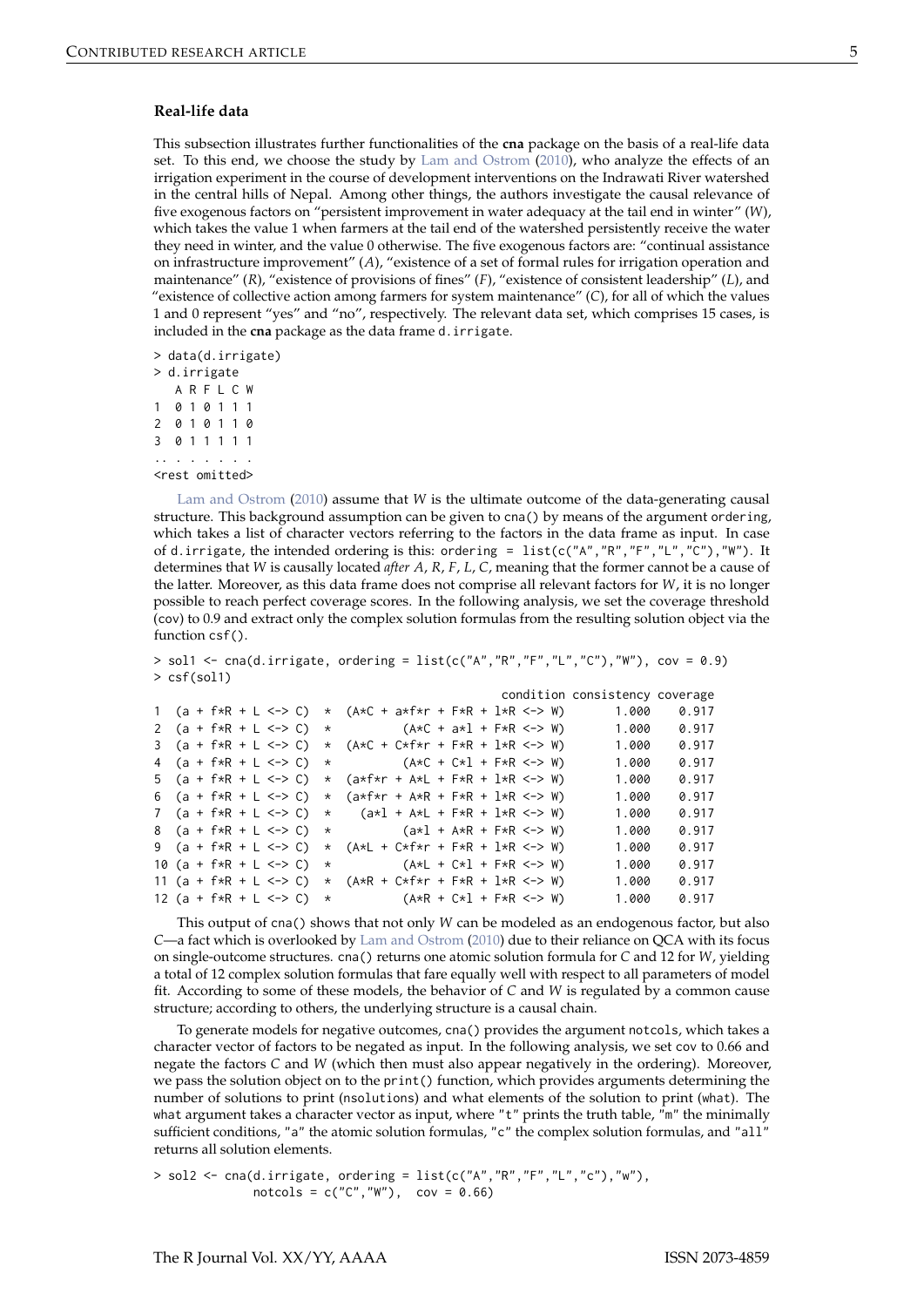```
> print(sol2, no solutions = 3, what = "a,c")--- Coincidence Analysis (CNA) ---
Causal ordering:
A, R, F, L, c < w
Atomic solution formulas:
-------------------------
Outcome R:
          condition consistency coverage
A*C + f*L <-> R 1.000 0.667
A*F + f*L <-> R
A*L + f*L + F*l <-> R 1.000 0.667
Outcome w:
     condition consistency coverage
A*r + F*r <-> w 1.000 0.667
A*r + L*r <-> w 1.000 0.667
c*f + F*r \leq > w 1.000 0.667
... (total no. of formulas: 6)
Complex solution formulas:
--------------------------
                                 condition consistency coverage
      (A*C + f*L <-> R) * (A*r + F*r <-> w) 1.000 0.667
      (A*F + f*L \leq S) * (A*r + F*r \leq S w) 1.000 0.667
 (A *L + f *L + F *l <-> R) * (A *r + F *r <-> w) 1.000 0.667
... (total no. of formulas: 18)
```

```
Finally, the condition() function provides assistance to inspect the properties of sufficient and
necessary conditions in a data frame, most notably, of minimally sufficient and necessary conditions
that appear in solution formulas returned by cna(). It takes a vector of strings specifying Boolean
functions as input, reveals which configurations and cases instantiate a given condition or solution,
and lists consistency, coverage, as well as unique coverage scores (cf. Ragin, 2008, 63-68). Below, we
investigate the properties of the first atomic solution for outcome w from the previous analysis.
```

```
> condition("A*r + F*r <-> w", d.irrigate)
A*r+F*r -> w :
A*r+F*r w n cases
      0 0 1 1
      0 1 1 2
      0 0 2 3,4
      0 0 2 5,6
      0 0 2 7,8
      0 0 1 9
      0 0 1 10
      1 1 1 11
      1 1 1 12
      0 0 1 13
      0 0 1 14
      0 0 1 15
Consistency: 1.000 (2/2)
Coverage: 0.667 (2/3)
Total no. of cases: 15
Unique Coverages: A*r : 0.333 (1/3)
                F*r : 0.333 (1/3)
```
The first two columns of the table returned by condition() indicate the configurations instantiating ('1') and not instantiating ('0') the disjunction  $A * r + F * r$  and the outcome  $w$ , respectively. The third column specifies how many cases in the associated data feature a corresponding configuration, and the forth column lists these cases. According to the above output, hence, *A*∗*r* + *F*∗*r* covers the instances of *w* in cases 11 and 12 and leaves the occurrence of *w* in case 2 uncovered. Consequently, the overall solution coverage is 2/3, with each disjunct uniquely covering one of the instances of *w*.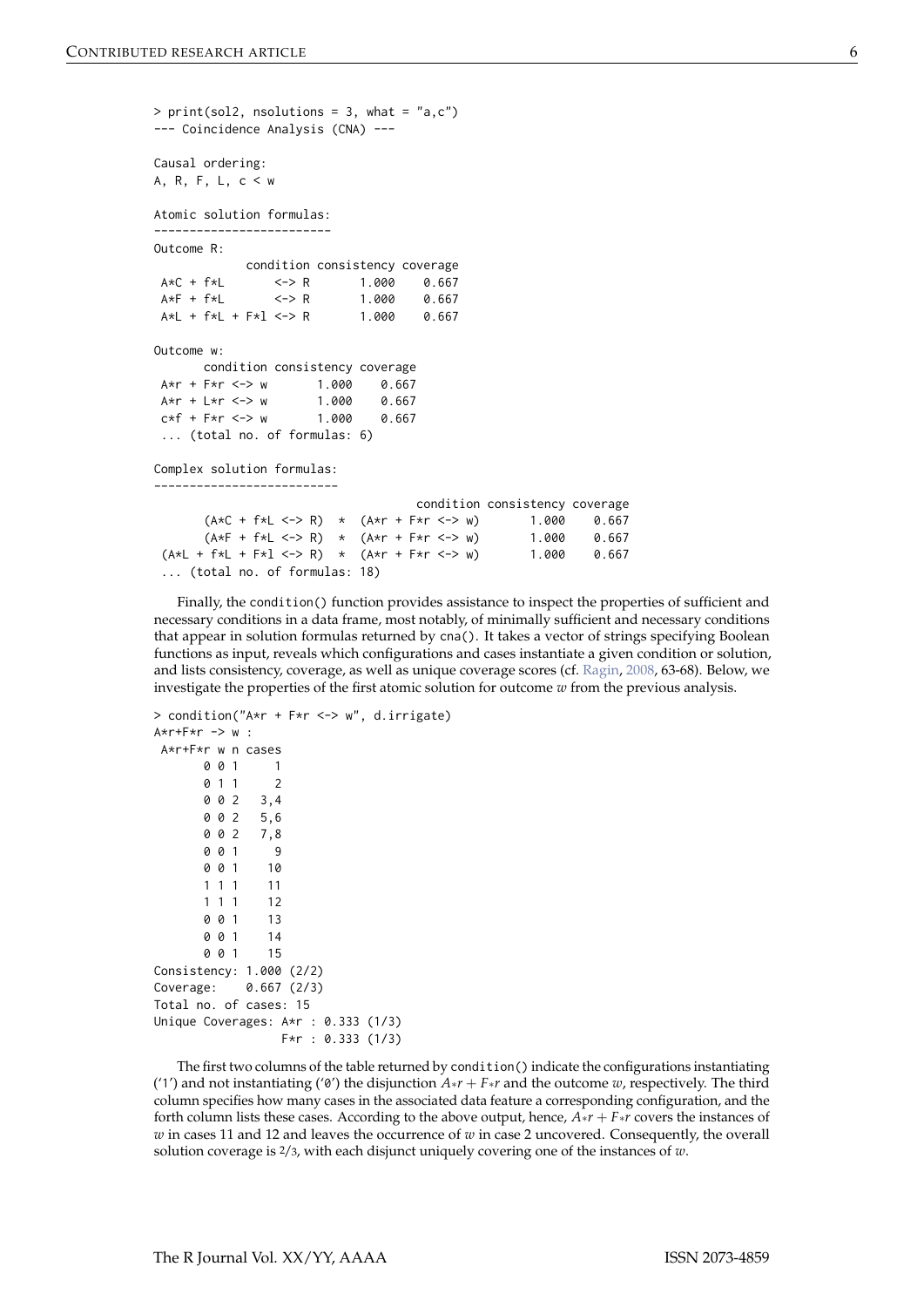## <span id="page-6-13"></span>**Summary and outlook**

We have presented **cna**, an R package implementing Coincidence Analysis (CNA), which is a method for the identification of multi-outcome structures in configurational data. CNA not only differs from QCA—the standard method of configurational causal modeling—by relaxing the single-outcome restriction but also by not drawing on Quine-McCluskey optimization for the elimination of redundancies from sufficient and necessary conditions. Instead, CNA employs its own minimization algorithm that is custom-built for causal modeling purposes.

At this stage of development, **cna** still requires bivalent variables. Planned future enhancements include the capability to process multivalent factors that generate crisp sets [\(Thiem,](#page-7-20) [2013\)](#page-7-20) and bivalent factors with fuzzy sets [\(Smithson and Verkuilen,](#page-7-21) [2006\)](#page-7-21). Possibilities to merge these constructs in multivalent factors with fuzzy sets, as has recently been suggested in the context of QCA [\(Thiem,](#page-7-22) [2014a\)](#page-7-22), will be explored as well. In this connection, aspects of alternative procedures proposed in the context of minimization with fuzzy sets may be incorporated where appropriate [\(Eliason and Stryker,](#page-6-12) [2009\)](#page-6-12). Finally, functionality for sensitivity diagnostics that facilitates robustness tests is envisaged [\(Thiem,](#page-7-23) [2014b\)](#page-7-23).

Complex causal structures are communicated most effectively to readers of scientific articles in the form of graphs rather than formulas. This is all the more true for multivalent factors. In this regard, functionality that translates **cna** solutions into corresponding graphs enjoys high priority on the list of future enhancements.

#### **Acknowledgment**

This work was generously supported by the Swiss National Science Foundation, grant number PP00P1\_144736.

## **Bibliography**

- <span id="page-6-9"></span>M. Ambuehl, M. Baumgartner, R. Epple, A. Kauffmann, and A. Thiem. *cna: A package for Coincidence Analysis (CNA)*. http://cran.r-project.org/package=cna, R package version 1.0-2, 2015. [[p1,](#page-0-0) [2\]](#page-1-0)
- <span id="page-6-10"></span>M. Baumgartner. Regularity theories reassessed. *Philosophia*, 36(3):327–354, 2008. [[p1\]](#page-0-0)
- <span id="page-6-4"></span>M. Baumgartner. Inferring causal complexity. *Sociological Methods & Research*, 38(1):71–101, 2009a. [[p1,](#page-0-0) [2,](#page-1-0) [3\]](#page-2-1)
- <span id="page-6-5"></span>M. Baumgartner. Uncovering deterministic causal structures: A Boolean approach. *Synthese*, 170(1): 71–96, 2009b. [[p1\]](#page-0-0)
- <span id="page-6-6"></span>M. Baumgartner. Detecting causal chains in small-n data. *Field Methods*, 25(1):3–24, 2013a. [[p1\]](#page-0-0)
- <span id="page-6-11"></span>M. Baumgartner. A regularity theoretic approach to actual causation. *Erkenntnis*, 78:85–109, 2013b. [[p1\]](#page-0-0)
- <span id="page-6-8"></span>M. Baumgartner and A. Thiem. When there is more than meets the eye: Model ambiguities in configurational comparative research. Paper presented at the *2nd International QCA Expert Workshop*, ETH Zürich, 2014. [[p1\]](#page-0-0)
- <span id="page-6-0"></span>C.-N. Chung. Markets, culture and institutions: The emergence of large business groups in Taiwan, 1950s–1970s. *Journal of Management Studies*, 38(5):719–745, 2001. [[p1\]](#page-0-0)
- <span id="page-6-1"></span>D. Cragun, R. D. DeBate, S. T. Vadaparampil, J. Baldwin, H. Hampel, and T. Pal. Comparing universal Lynch syndrome tumor-screening programs to evaluate associations between implementation strategies and patient follow-through. *Genetics in Medicine*, 16(10):773–782, 2014. [[p1\]](#page-0-0)
- <span id="page-6-7"></span>L. Cronqvist. *Tosmana: Tool for small-n analysis, version 1.3.2.0 [computer program]*. University of Trier, Trier, 2011. [[p1\]](#page-0-0)
- <span id="page-6-2"></span>M. Crowley. Gender, the labor process and dignity at work. *Social Forces*, 91(4):1209–1238, 2013. [[p1\]](#page-0-0)
- <span id="page-6-3"></span>A. Du¸sa and A. Thiem. *QCA: A package for Qualitative Comparative Analysis*. http://cran.rproject.org/package=QCA, R package version 1.1-4, 2014. [[p1\]](#page-0-0)
- <span id="page-6-12"></span>S. R. Eliason and R. Stryker. Goodness-of-fit tests and descriptive measures in fuzzy-set analysis. *Sociological Methods & Research*, 38(1):102–146, 2009. [[p7\]](#page-6-13)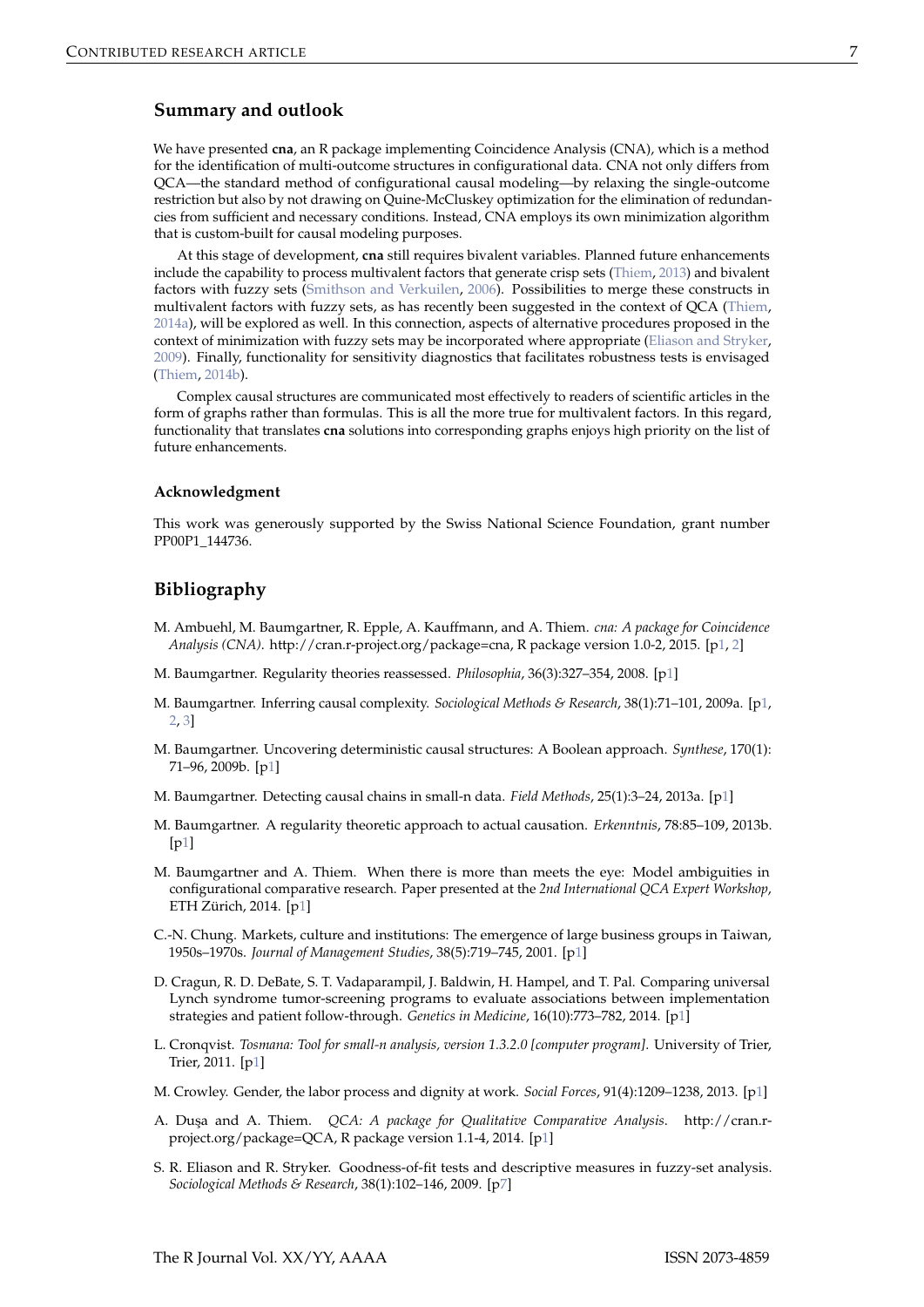- <span id="page-7-17"></span>G. Graßhoff and M. May. Causal regularities. In W. Spohn, M. Ledwig, and M. Esfeld, editors, *Current issues in causation*, pages 85–114. Mentis, Paderborn, 2001. [[p1\]](#page-0-0)
- <span id="page-7-7"></span>R. Huang. *QCA3: Yet another package for Qualitative Comparative Analysis*. http://cran.rproject.org/package=QCA3, R package version 0.0-7, 2014. [[p1\]](#page-0-0)
- <span id="page-7-19"></span>W. F. Lam and E. Ostrom. Analyzing the dynamic complexity of development interventions: Lessons from an irrigation experiment in Nepal. *Policy Sciences*, 43(1):1–25, 2010. [[p5\]](#page-4-0)
- <span id="page-7-5"></span>K. C. Longest and P. A. Thoits. Gender, the stress process, and health: A configurational approach. *Society and Mental Health*, 2(3):187–206, 2012. [[p1\]](#page-0-0)
- <span id="page-7-14"></span>K. C. Longest and S. Vaisey. fuzzy: A program for performing Qualitative Comparative Analyses (QCA) in Stata. *Stata Journal*, 8(1):79–104, 2008. [[p1\]](#page-0-0)
- <span id="page-7-10"></span>J. L. Mackie. *The cement of the universe: A study of causation*. Clarendon Press, Oxford, 1974. [[p1\]](#page-0-0)
- <span id="page-7-12"></span>E. J. McCluskey. *Introduction to the theory of switching circuits*. Princeton University Press, Princeton, 1965. [[p1\]](#page-0-0)
- <span id="page-7-8"></span>M. Quaranta. *SetMethods: A package companion to "Set-theoretic methods for the social sciences"*. http://cran.r-project.org/package=SetMethods, R package version 1.0, 2013. [[p1\]](#page-0-0)
- <span id="page-7-11"></span>W. v. O. Quine. On cores and prime implicants of truth functions. *The American Mathematical Monthly*, 66(9):755–760, 1959. [[p1\]](#page-0-0)
- <span id="page-7-1"></span>C. C. Ragin. *The comparative method: Moving beyond qualitative and quantitative strategies*. University of California Press, Berkeley, 1987. [[p1\]](#page-0-0)
- <span id="page-7-2"></span>C. C. Ragin. *Fuzzy-set social science*. University of Chicago Press, Chicago, 2000. [[p1\]](#page-0-0)
- <span id="page-7-18"></span>C. C. Ragin. Set relations in social research: Evaluating their consistency and coverage. *Political Analysis*, 14(3):291–310, 2006. [[p2\]](#page-1-0)
- <span id="page-7-3"></span>C. C. Ragin. *Redesigning social inquiry: Fuzzy sets and beyond*. University of Chicago Press, Chicago, 2008. [[p1,](#page-0-0) [6\]](#page-5-0)
- <span id="page-7-13"></span>C. C. Ragin and S. Davey. *fs/QCA: Fuzzy-set/Qualitative Comparative Analysis, version 2.5 [computer program*]. Department of Sociology, University of California, Irvine, 2014. [[p1\]](#page-0-0)
- <span id="page-7-15"></span>C. Reichert and C. Rubinson. *Kirq, version 2.1.12 [computer program]*. University of Houston-Downtown, Houston, 2014. [[p1\]](#page-0-0)
- <span id="page-7-0"></span>B. Rihoux and C. C. Ragin, editors. *Configurational comparative methods: Qualitative Comparative Analysis (QCA) and related techniques*. SAGE, London, 2009. [[p1\]](#page-0-0)
- <span id="page-7-9"></span>C. Q. Schneider and C. Wagemann. *Set-theoretic methods for the social sciences: A guide to Qualitative Comparative Analysis (QCA)*. Cambridge University Press, Cambridge, 2012. [[p1\]](#page-0-0)
- <span id="page-7-21"></span>M. Smithson and J. Verkuilen. *Fuzzy set theory: Applications in the social sciences*. SAGE, London, 2006.  $[p7]$  $[p7]$
- <span id="page-7-4"></span>A. Thiem. Conditions of intergovernmental armaments cooperation in Western Europe, 1996-2006. *European Political Science Review*, 3(1):1–33, 2011. [[p1\]](#page-0-0)
- <span id="page-7-20"></span>A. Thiem. Clearly crisp, and not fuzzy: A reassessment of the (putative) pitfalls of multi-value QCA. *Field Methods*, 25(2):197–207, 2013. [[p7\]](#page-6-13)
- <span id="page-7-22"></span>A. Thiem. Unifying configurational comparative methods: Generalized-set Qualitative Comparative Analysis. *Sociological Methods & Research*, 43(2):313–337, 2014a. [[p7\]](#page-6-13)
- <span id="page-7-23"></span>A. Thiem. Membership function sensitivity of descriptive statistics in fuzzy-set relations. *International Journal of Social Research Methodology*, 17(6):625–642, 2014b. [[p7\]](#page-6-13)
- <span id="page-7-16"></span>A. Thiem. Navigating the complexities of Qualitative Comparative Analysis: Case numbers, necessity relations, and model ambiguities. *Evaluation Review*, 38(6):487–513, 2014c. [[p1\]](#page-0-0)
- <span id="page-7-6"></span>A. Thiem and A. Duşa. QCA: A package for Qualitative Comparative Analysis. *The R Journal*, 5(1): 87–97, 2013a. [[p1\]](#page-0-0)